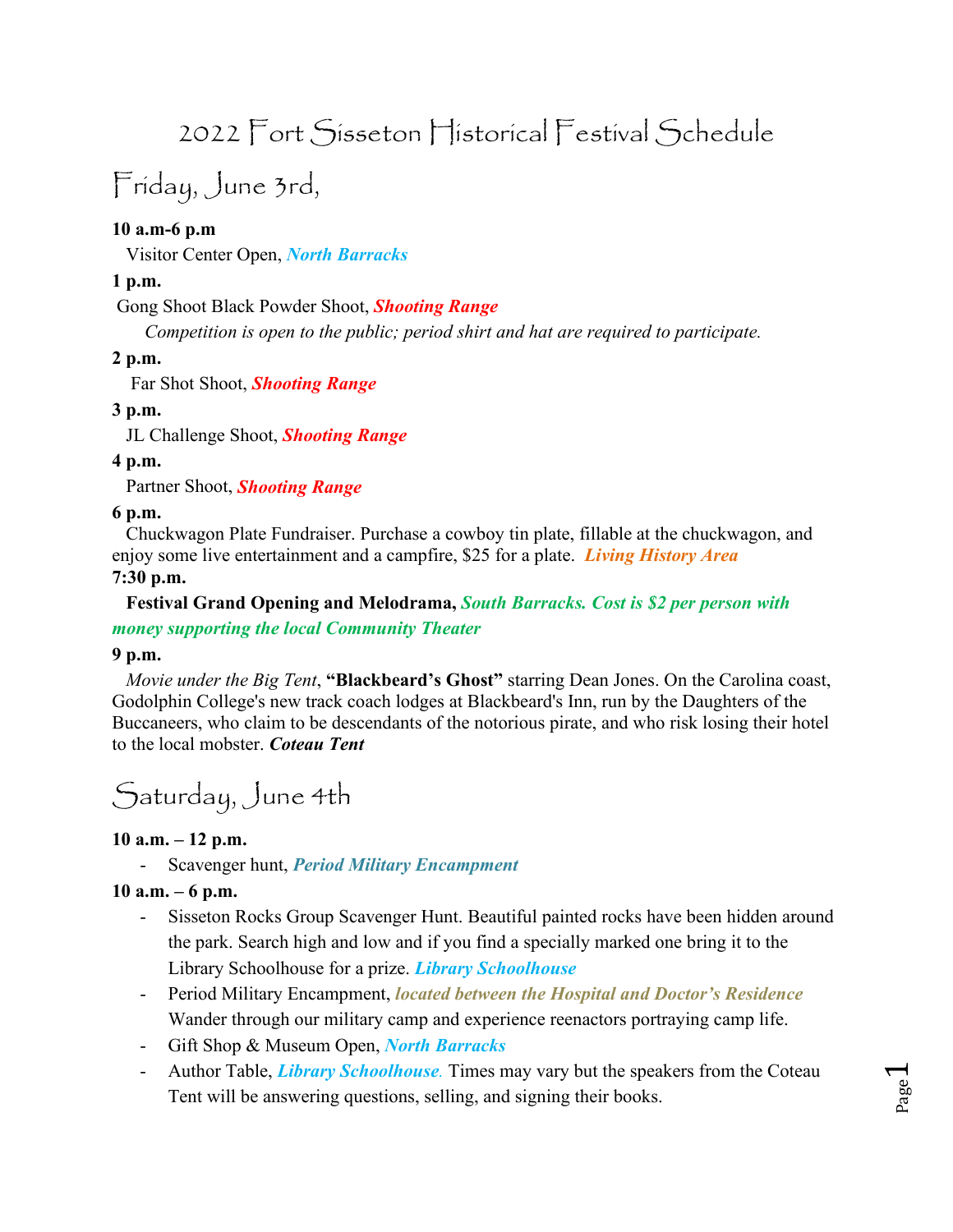- Art Exhibit, *Library Schoolhouse.* Harry Moshier local artist display new paintings and finished series.
- Historical Buildings Open for Touring. *Officer's Quarters, Hospital, Commanding Officer's Quarters, Dr.'s Residence*
- Blacksmith Demonstrations, *Blacksmith's Shop*
- Carpenter Demonstrations, *Carpenter's Shop*
- Chuck Wagons, *Living History Area*
- Cowboyography, *Living History Area*
- Strolling Minstrel, *Various Locations.* Catch our talented musician wandering the grounds for an impromptu concert
- Miz Peach, the Lonesome Dove, *Various Locations.* Enjoy the entertainment of Miz Peach with her famous comedy.
- Wagon Rides, *Pick-up/Drop-off at East end of the Barn*
- Antique Tractors, *by the Guardhouse*

# **10 a.m. – 6 p.m.**

### **Arts and Crafts Booths**, *located north of the berm, by the Food Booths.*

 Enjoy the many talents of artists and crafters from all over the Midwest! From pottery, to jewelry, to woodwork and much more, there is something for everyone in the arts and crafts booth location.

# **Special Events:**

### **9 a.m.**

- Feather Shoot and Turtle Shoot, *Shooting Range*

### **9:15 a.m.**

- Flag Raising Ceremony, *Parade Ground*

### **10 a.m.**

- Cavalry Equipment Demo, *Parade Ground*
- Dutch Oven Demo *Living History Area*
- Paper Shoot, *Shooting Range*
- Children's Scavenger Hunt, *Period Military Encampment*
- Melodrama, *South Barracks.* Cost is \$2 per person with money supporting the local Community Theater
- WORKSHOP: *"Learning Photograph from the Pros." Library Schoolhouse*, join us as South Dakota's famous photographer Chad Coppess gives a workshop on the history of photograph and how to take a good photo to an amazing photo. Bring your camera or cell phone and join us for this hands-on workshop.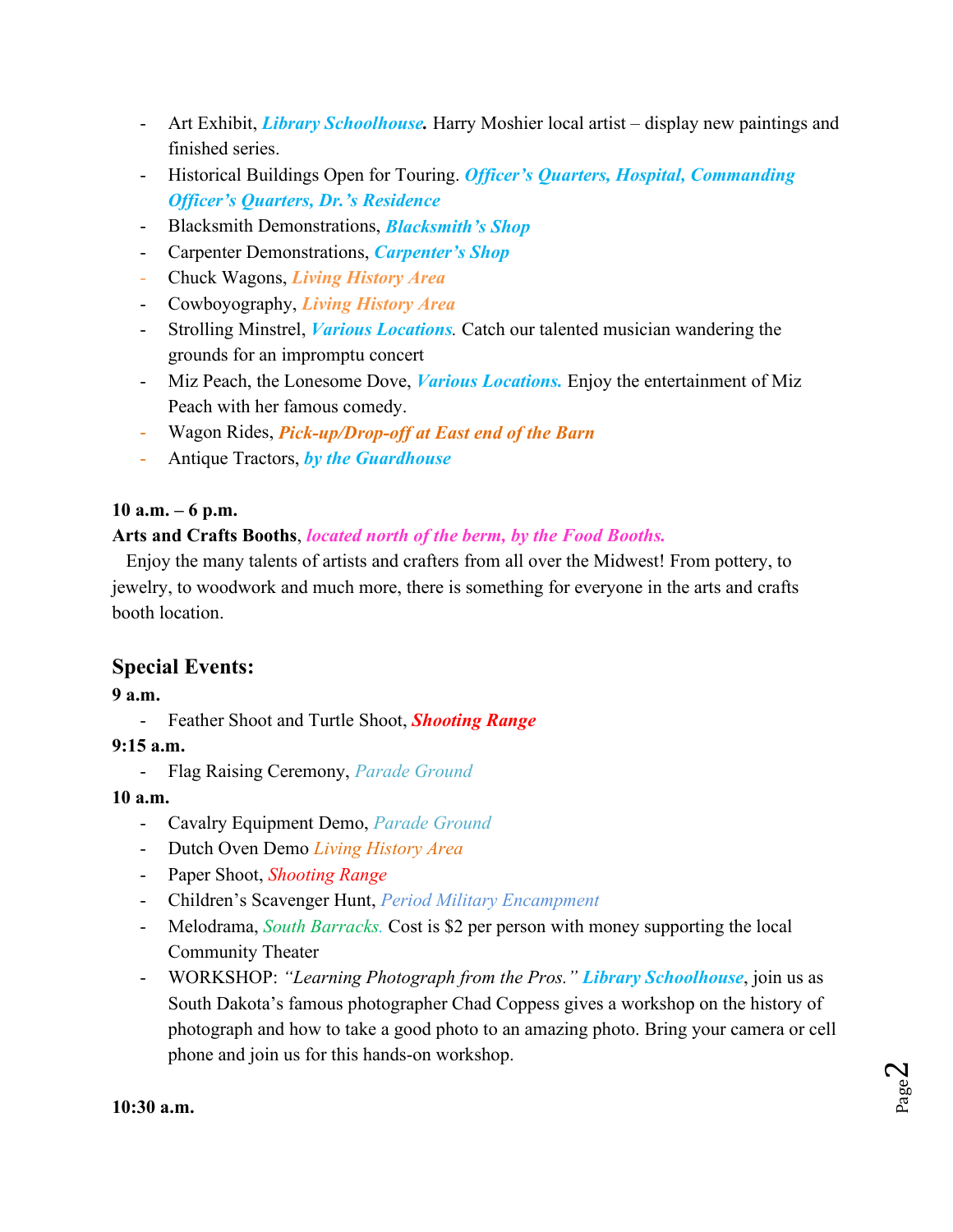- Laundress Demonstration, *Period Military Encampment*

#### **11 a.m**

- History of Chuck Wagon *Living History Area*
- Jug Shoot, *Shooting Range*

# **11:15 a.m.**

- Saber and Watermelon Demonstration, *Parade Ground*

### **11:30 a.m.**

- Period Dance Instruction, *South Barracks.* From the Virginia Reel to a classic waltz learn the steps to know for the evening ball – public welcome.

### **12 p.m.**

- Chuck Wagon Cooking Demo *Living History Area*
- Team Shoot (Timed), *Shooting Range*

### **1 p.m.**

- "South Dakota Civil War Veterans" by South Dakota Public Broadcasting, *South Barracks*
- Side Saddle Demonstration, *Parade Ground*
- Dutch Oven Demo *Living History Area*
- Shotgun Shoot, *Shooting Range*
- Ranch Rodeo, *Arena*

# **2 p.m.**

- Infantry Drill, *Parade Ground*
- History of Chuck Wagon *Living History Area*
- Pie Judging *Period Military Encampment*

### **2:30 p.m.**

- Melodrama, *South Barracks.* Cost is \$2 per person with money supporting the local Community Theater
- 1800's Baseball Game. *Rendezvous Area,* join us as the Fort Sisseton Soldier's taken on the Colorado Territory All Stars.

### **3:00 p.m.**

- Gatling Gun/Cannon Demonstration**,** *Shooting Range*

### **3:30 p.m.**

- Laundress Demonstration, *Period Military Encampment*

### **4 p.m.**

- Period Dance Instruction, *South Barracks. From the Virginia Reel to a classic waltz learn the steps to know for the evening ball – public welcome*
- Firearms Demo, *Shooting Range*
- Chuck Wagon Cooking Demo *Living History Area*

# **5 p.m.**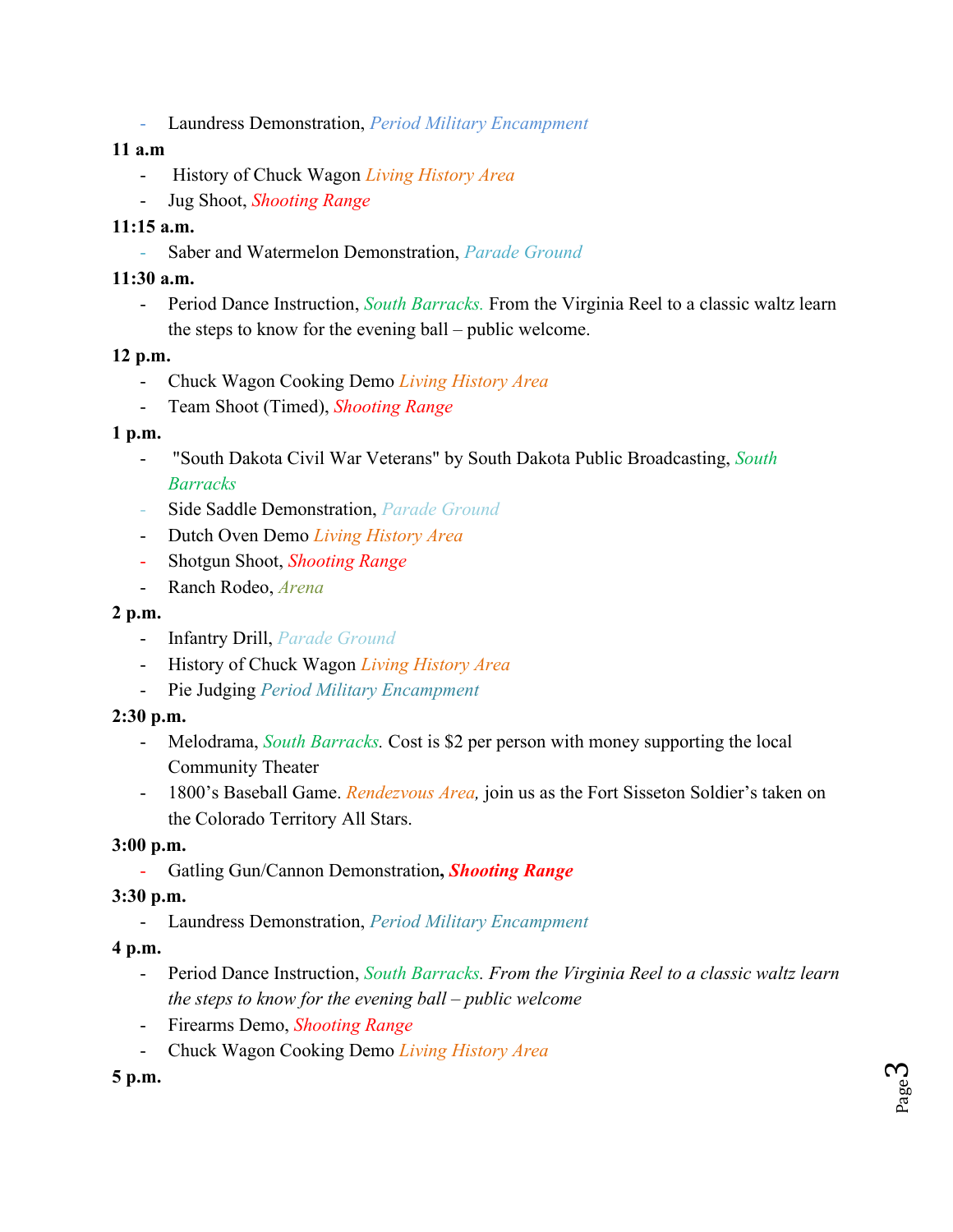- Hawk and Knife Throw- \$2.00 (all ages), you must bring your own item to throw, *Tomahawk and Knife area*

### **5:30 p.m.**

- Melodrama, *South Barracks.* Cost is \$2 per person with money supporting the local Community Theater

# **6:30 p.m.**

- Flag Lowering Ceremony, *Parade Ground*

# **8:00 p.m.**

- Grand March, *Parade Ground*
- Military Ball to follow, *South Barracks*

# **8:30 p.m.**

Mogen's Heroes Concert, *Coteau Tent*. Enjoy having fun with music, blending humor with harmonies to please all ages.

# Family Hands-On History Tent (*Near Carpenter's Shop)* Saturday, June 4th

# **11am-12pm**

- Fort Sisseton Jeopardy- *get a team together or try it solo and join us for a hilarious game of jeopardy and win some fun prizes!*

# **10am-5pm**

- Mining Sluice Operating, *Near Carpenter's Shop. For a \$1 purchase a cup of rough and see if you can strike it rich!*
- "Measuring South Dakota," presented by the SD State Historical Society. *Ever wonder how South Dakota was measured? Enjoy this hands-on learning with SDSHS!*
- Fort Sisseton Coloring Contest, *win some prizes in this coloring contest for all ages*
- Victorian Outdoor Games. *Enjoy some of the outdoor games that the soldiers and their families would have enjoyed while living at the Fort.*
- Cornhusk Doll Making, *come make your very own doll just like the pioneer children*

# **1pm-2pm**

- Fort Sisseton Jeopardy- *get a team together or try it solo and join us for a hilarious game of jeopardy and win some fun prizes!*

# **1pm-5pm**

- History told in 10 artifacts. *Enjoy holding some Fort history while learning how artifacts can tell the story of the past.*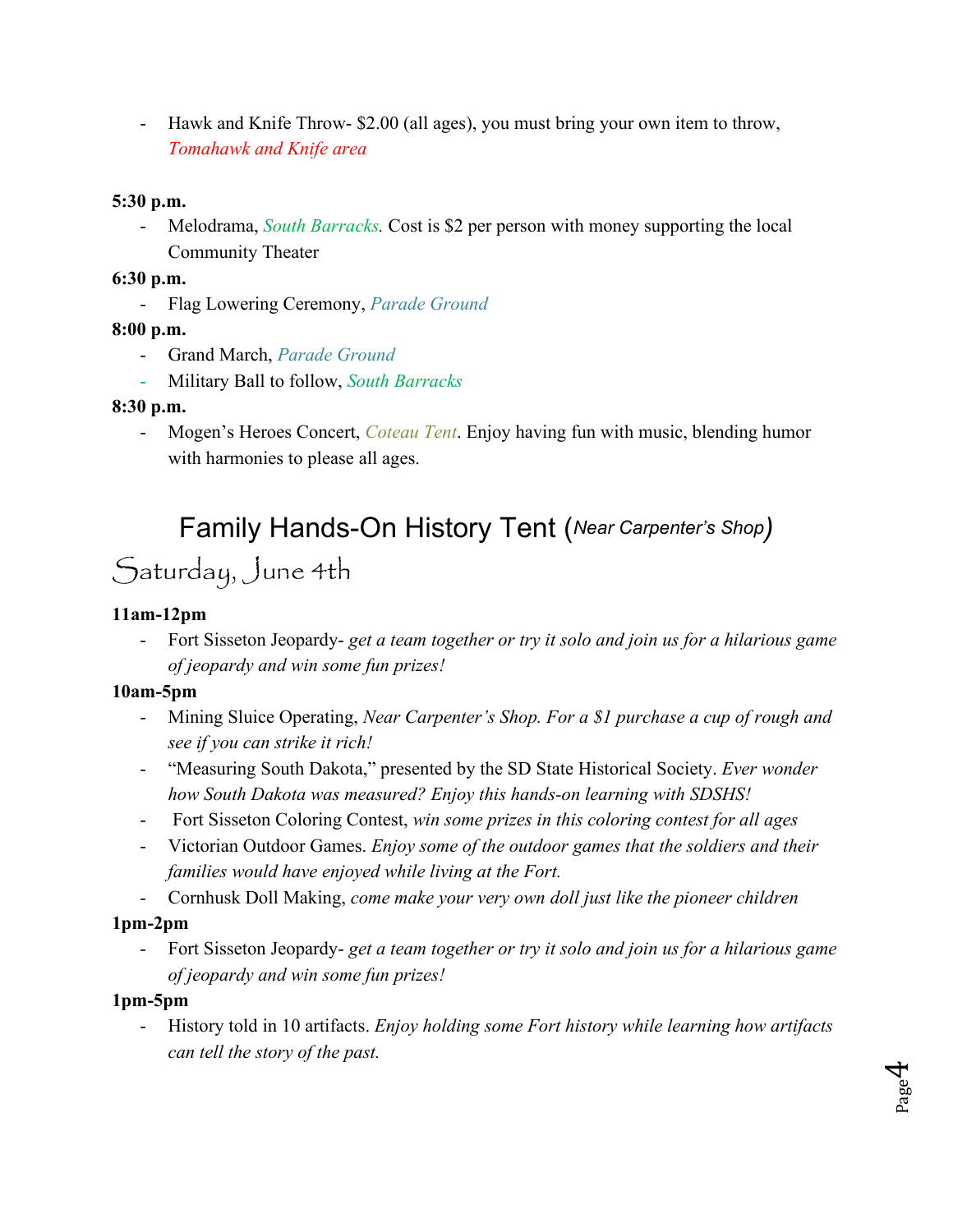# Coteau Tent Performances

# Saturday, June 4th

#### **10:00 a.m.**

- President Abraham Lincoln, *President Lincoln's views during the Civil War*

### **11:00 a.m.**

- Loretta and Curtis, *Civil War Era Songs*

### **12:00 p.m.**

- Life of a Civil War Surgeon, *Learn what it was like for a surgeon during the years of the Civil War*

### **1:00 p.m.**

- Fiddlers of South Dakota, *Classic Folk and Bluegrass Sounds*

# **3:00 p.m.**

- Bill Markley, "*Dakotah Territory and the Civil War," This program was made possible by the South Dakota Humanities Council, an affiliate of the National Endowment for the Humanities.*

### **4:00 p.m**

- Dallas Chief Eagle, *Lakota Hoop Dancer*

### **5:00 p.m**

### - **TBA**

### **6:00 p.m.**

- Richard "Blackhawk" Kapusta, *Rendezvous Singer, "Life's a trip, enjoy the ride."*

### **8:30 p.m.**

- Mogen Heroes, *Enjoy having fun with music, blending humor with harmonies to please all ages.*

# **Sunday, June 5th**

# **10 a.m. – 4 p.m.**

- Period Military Encampment, *located between the Hospital and Doctor's Residence* Wander through our military camp and experience reenactors portraying camp life.
- **Cowboyography,** *Living History Area*
- Chuck Wagons, *Living History Area*
- Gypsy, *Living History Area*
- Author Table, *Library Schoolhouse. Times may vary but the speakers from the Coteau Tent will be answering questions, selling and signing their books.*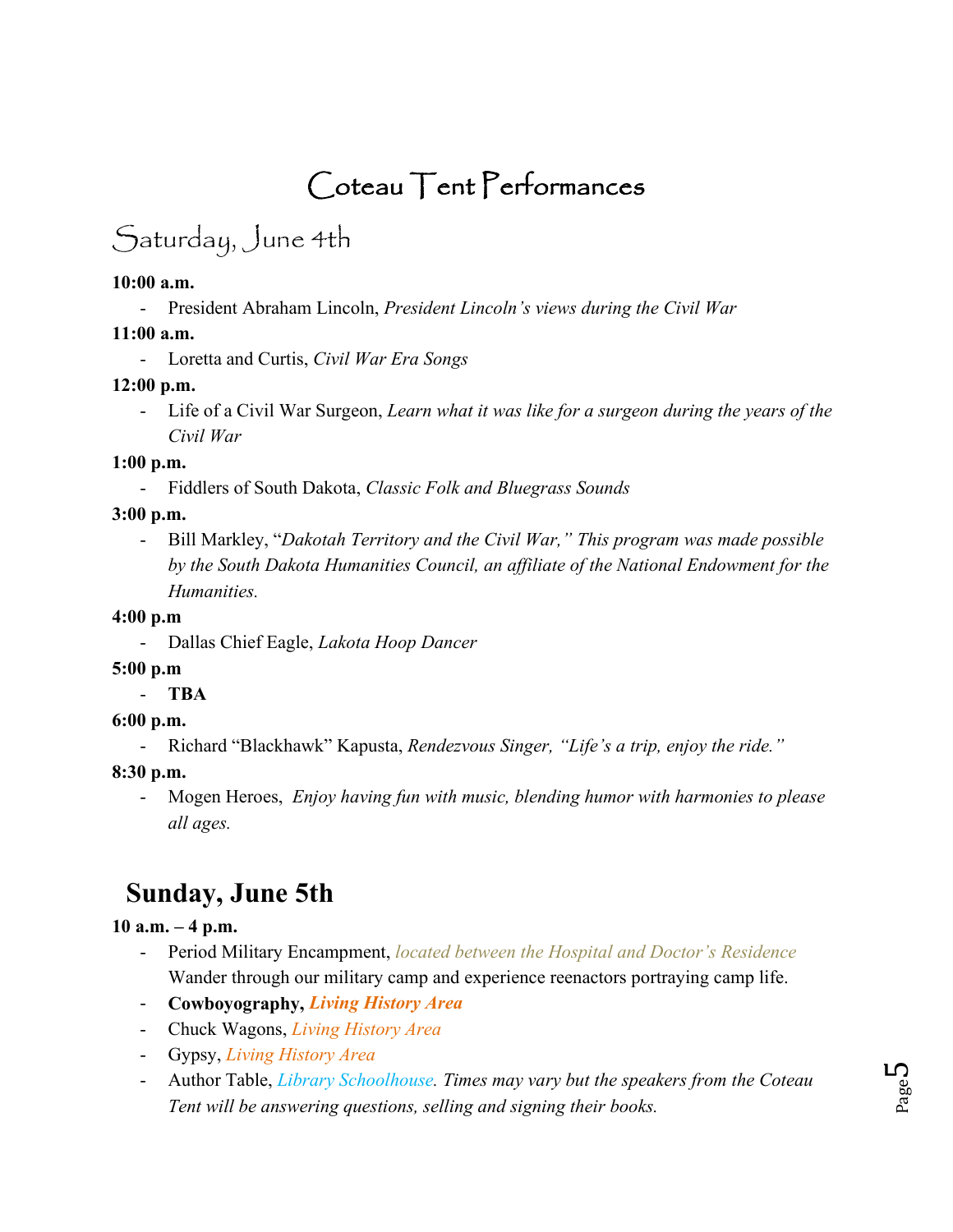- Art Gallery, *Library Schoolhouse*. Harry Moshier– local artist display new paintings and finished series.
- Historical Buildings Open for Touring. *Officer's Quarters, Hospital, Commanding Officer's Quarters, Dr.'s Residence*
- Strolling Minstrel, *Various Locations. Catch our talented musician wandering the grounds for an impromptu concert*
- Blacksmith Demonstrations, *Blacksmith's Shop*
- Carpenter Demonstrations, *Carpenter's Shop*
- Wagon Rides, *Pick-up/Drop-off at East end of the Barn*
- Sisseton Rocks Group Scavenger Hunt. Beautiful painted rocks have been hidden around the park. Search high and low and if you find a specially marked one bring it to the Library Schoolhouse for a prize. *Library Schoolhouse*
- Miz Peach, the Lonesome Dove, *Various Locations.* Enjoy the entertainment of Miz Peach with her famous comedy.

### **10 a.m. – 4 p.m.**

#### **Arts and Crafts Booths**, *located East of the Barn.*

 Enjoy the many talents of artists and crafters from all over the Midwest! From pottery, to jewelry, to woodwork and much more, there is something for everyone in the arts and crafts booth location.

#### **10 a.m. – 5 p.m.**

- Gift Shop & Museum Open, *North Barracks*

### **Special Events:**

#### **8 a.m.**

- Non-Denominational Worship Service, *Coteau Tent*
- Cowboy Church, *Buckhorn Area*
- Buckskinner Worship Service (1800's Church Service), *Rendezvous Camp*

#### **9:15 a.m.**

- Flag Raising Ceremony, *Parade Ground* 

#### **10:30 a.m.**

- Best Grouping Shoot, *Shooting Range*

 *Competition is open to public; period shirt and hat are required to participate. You must provide your own rifle.* 

#### **11 a.m.**

- Candy Shoot, *Shooting Range*
- 1800's Baseball Game. *Rendezvous Site,* Join us as the Fort Sisseton Soldier's taken on the Colorado Territory All Stars.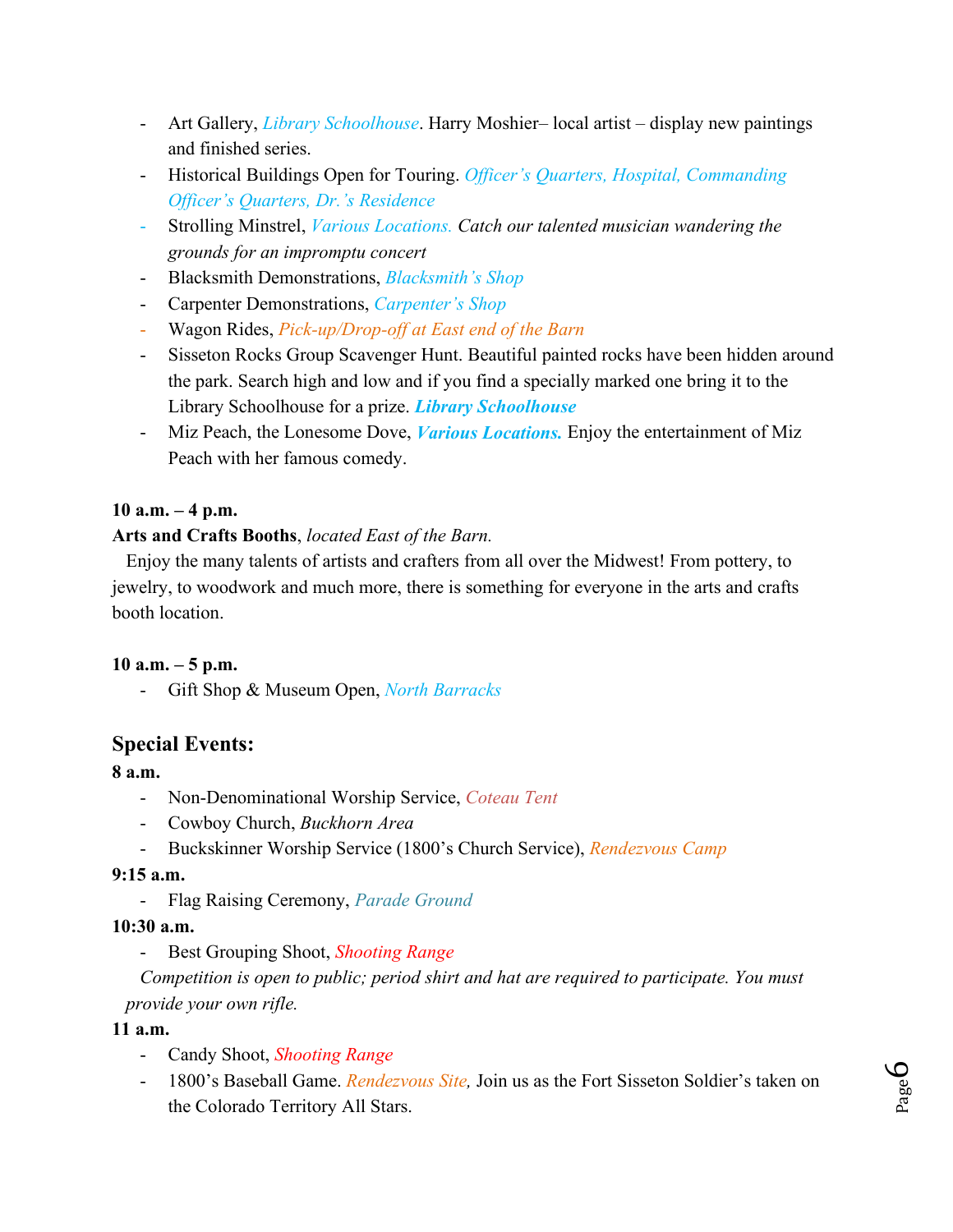#### **11:30 a.m.**

- Melodrama, *South Barracks. Cost is \$2 per person with money supporting the local Community Theater*

#### **12 p.m.**

- Poker Shoot, *Shooting Range*

### **12:30 p.m.**

- Laundress Demo *Period Military Encampment*

### **1 p.m.**

- Cavalry Drill, *Parade Ground*
- Ranch Rodeo, Rodeo Arena
- Fort Sisseton Kids' Pie Baking Contest, *Living History Area*
- **Pistol Shoot,** *Shooting Range*
- "Ghost Adventures at Fort Sisseton" by Frozen Lakes Paranormal of South St. Paul, *South Barracks*

#### **2 p.m.**

- Gatling Gun/ Cannon Demonstration*, Shooting Range*
- Award Ceremonies Kids' Pie Baking Contests*, Living History Area*

### **2:30 p.m.**

- Melodrama, *South Barracks. Cost is \$2 per person with money supporting the local Community Theater*

### **3 p.m.**

- Infantry Drill, *Parade Ground* 

# Family Hands-On History Tent

# Sunday, June 5th

# **10am-12pm**

### **10am-4pm**

- Mining Sluice Operating, *Near Carpenter's Shop. For a \$1 purchase a cup of rough and see if you can strike it rich*
- Fort Sisseton Coloring Contest, *win some prizes in this coloring contest for all ages*
- Victorian Outdoor Games. *Enjoy some of the outdoor games that the soldiers and their families would have enjoyed while living at the Fort.*
- Cornhusk Doll Making, *come make your very own doll just like the pioneers children*

### **1:30pm-2:30pm**

- Fort Sisseton Jeopardy- *get a team together or try it solo and join us for a hilarious game of jeopardy and win some fun prizes!*